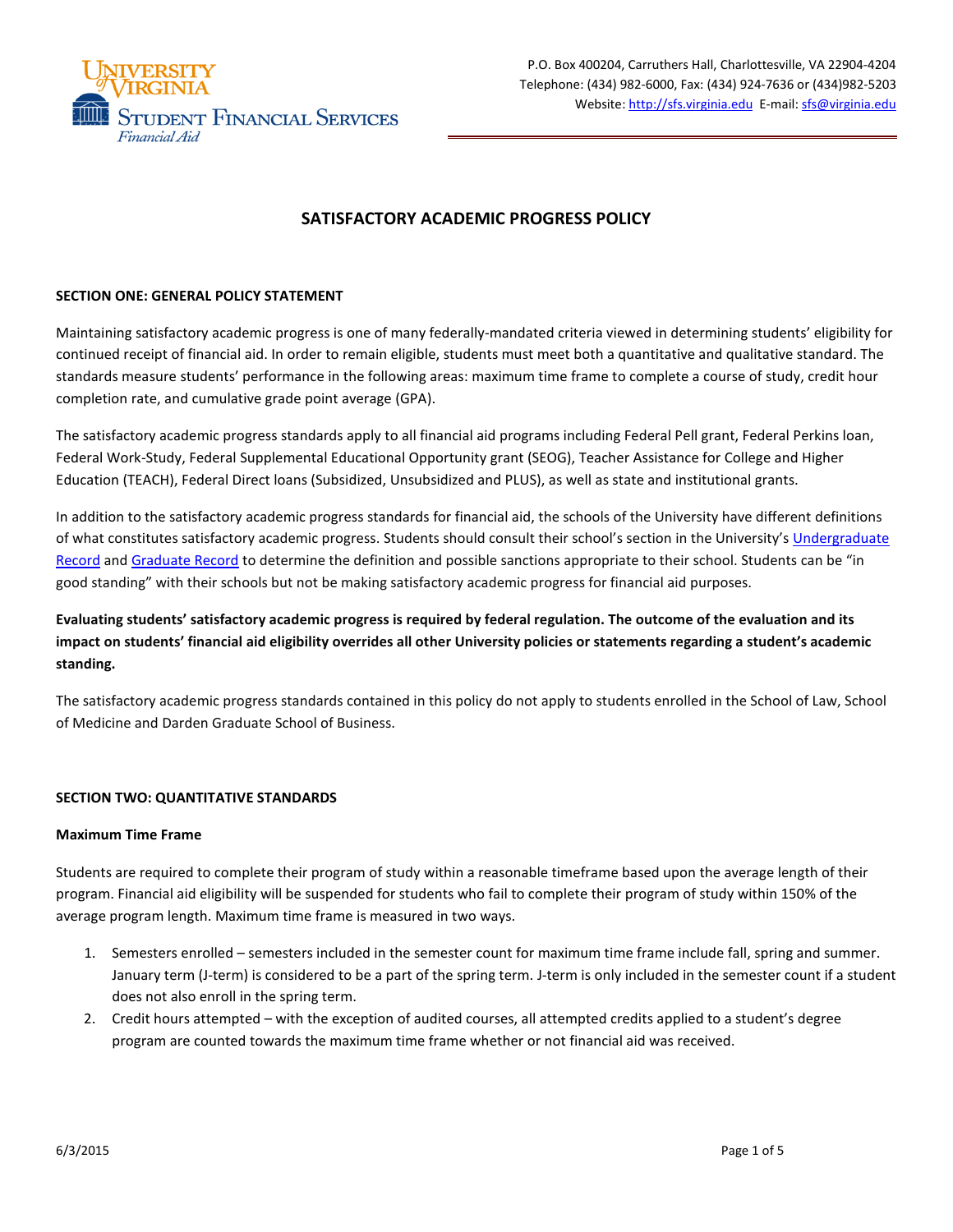Credit hours included in the 150% maximum are comprised of all credits applied to a student's degree program including:

- All transfer credits applied to a student's degree program
- All test credits applied to a student's degree program
- All attempted coursework even if no credits were earned due to withdrawal, incompletes, unsatisfactory, no grade, or failing grades
- All courses taken in the School of Continuing and Professional Studies (SCPS) that are applied to a student's degree program
- All transfer credits applied to a student's degree program from domestic and international study abroad programs
- Remedial courses, ESL courses, Credit/No credit courses, Satisfactory/Unsatisfactory courses
- All courses attempted under all courses of study, even if the student changes majors, has multiple majors, minors and/or concentrations
- All repeated coursework

Courses not included in the 150% maximum:

• Audited courses

| <b>ACADEMIC STANDING</b>                                                 | AVERAGE NUMBER OF SEMESTERS,<br><b>AVERAGE NUMBER OF CREDITS</b>                       | <b>MAXIMUM NUMBER OF SEMESTERS,</b><br><b>MAXIMUM NUMBER OF CREDITS</b>                |
|--------------------------------------------------------------------------|----------------------------------------------------------------------------------------|----------------------------------------------------------------------------------------|
| Undergraduate Students                                                   | 8 semesters,<br>120 credits                                                            | 12 semesters,<br>180 credits                                                           |
| Bachelor of Interdisciplinary Studies                                    | 10 semesters,<br>120 credits                                                           | 15 semesters,<br>180 credits                                                           |
| Bachelor of Professional Studies in<br><b>Health Sciences Management</b> | 10 semesters,<br>120 credits                                                           | 15 semesters,<br>180 credits                                                           |
| Master's Degree Candidate                                                | 6 semesters,<br>Credit hour requirement established<br>by individual academic program  | 9 semesters,<br>Credit hour requirement established<br>by individual academic program  |
| Doctoral Degree Candidate                                                | 14 semesters,<br>Credit hour requirement established<br>by individual academic program | 21 semesters,<br>Credit hour requirement established<br>by individual academic program |

# **Credit Hour Completion Rate**

The credit hour completion rate reflects the pace at which students must progress through their education program to ensure that they are able to complete their program within the maximum time frame. At the end of each term of enrollment, students' academic progress will be measured by comparing the cumulative number of attempted credit hours against the cumulative number of credit hours earned. For all students, attempted hours is defined as all courses in which they are enrolled after the add/drop period has ended for the term and for which academic credit will be earned. This means that courses from which students withdraw after the add/drop period has ended will be considered attempted hours. All attempted hours will be counted whether or not financial aid was received.

Attempted hours also include the following courses:

- Withdrawals, incompletes, no grades and failing grades
- Failing grades in pass/fail courses
- Grades of U in S/U courses (satisfactory/unsatisfactory)
- Remedial and ESL coursework<br>6/3/2015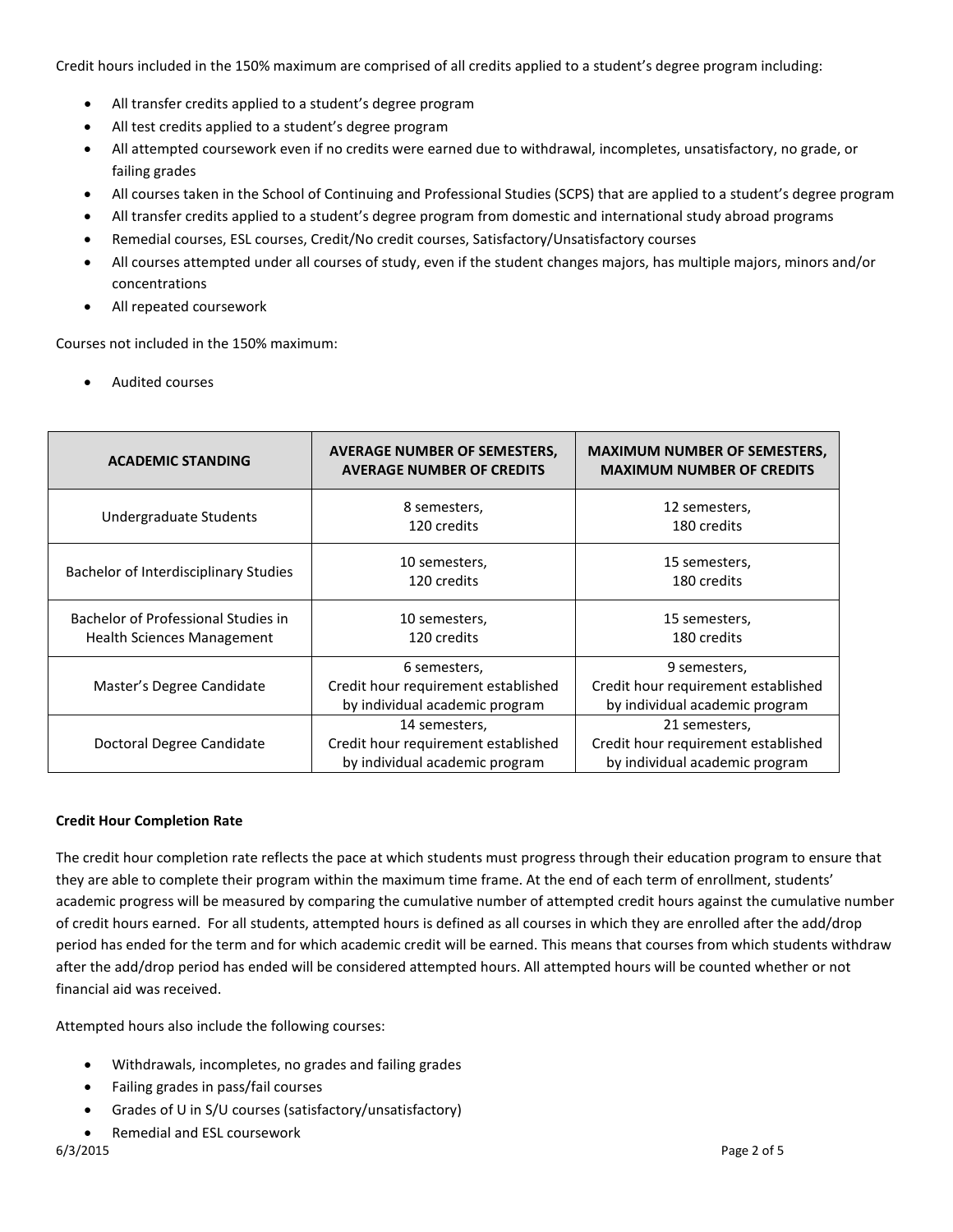- Courses taken as credit/no credit
- School of Continuing and Professional Studies (SCPS) courses that are applied to a student's degree program
- Repeated coursework
- Transfer credits, including credits from domestic and international study abroad programs
- Test credits

## Undergraduate Students

All undergraduate students, whether full-time or part-time, will be expected to complete 67 percent of cumulative credit hours attempted during all terms of enrollment, including summer term.

### Graduate Students

All graduate students, whether full-time or part-time, will be expected to complete 67 percent of cumulative credit hours attempted during all terms of enrollment, including summer term.

### **SECTION THREE: QUALITATIVE STANDARDS**

Please refer to the University's [Undergraduate](http://records.ureg.virginia.edu/index.php?catoid=38) Record, th[e Graduate Record](http://www.ifap.ed.gov/fsahandbook/attachments/1516Vol1Ch1.pdfhttp:/records.ureg.virginia.edu/index.php?catoid=38) and the academic policies for each school for additional information on the University's grading system and how grade point averages are impacted by incompletes, withdrawals, repeat courses and transfer credits.

| Grade                                                      | <b>Included in GPA</b> |
|------------------------------------------------------------|------------------------|
| Credit or No Credit                                        | No                     |
| Withdrawal                                                 | No                     |
| Satisfactory or Unsatisfactory                             | No                     |
| Audit                                                      | No                     |
| Incomplete                                                 | No                     |
| No grade or invalid grade                                  | No                     |
| Transfer credits (not from study abroad)                   | No                     |
| Transfer credits from transfer credit study abroad program | No                     |
| Transfer credits from direct credit study abroad program   | Yes                    |

# **Cumulative Grade Point Average (GPA)**

#### Undergraduate Students

All undergraduate students will be required to maintain a cumulative GPA of 2.0 for all credit hours attempted.

#### Graduate Students

All graduate students will be required to maintain a cumulative GPA of 3.0 for all credit hours attempted.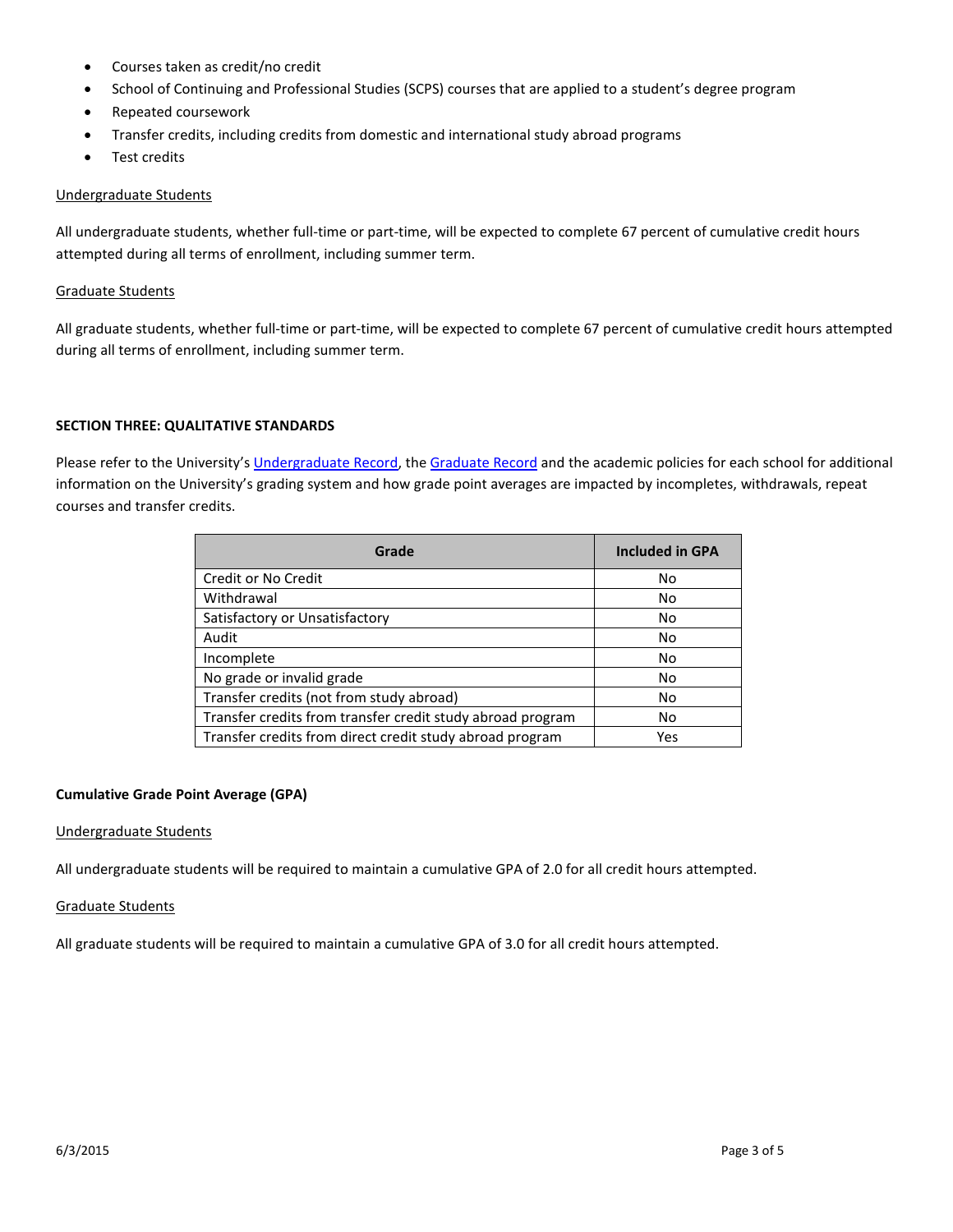### **SECTION FOUR: EVALUATION OF ACADEMIC PROGRESS**

Satisfactory academic progress will be evaluated at the end of each term of enrollment and the evaluation will review both the quantitative and qualitative standards. The evaluation will include the summer term for students who choose to enroll in the summer term. Students who do not meet satisfactory academic progress will be notified of their status by email to their University email address. Please refer to the University's [policy](http://uvapolicy.virginia.edu/policy/IRM-016) on the use of email for official communication with students regarding the expectation for students to receive and read email communications in a timely fashion.

### Financial Aid Warning

Financial Aid Warning will be offered automatically to students who are not meeting satisfactory academic progress as long as the student was meeting satisfactory academic progress during the previous term of enrollment. The length of Financial Aid Warning will not exceed one term of enrollment, whether or not financial aid is received. Students placed on financial aid warning continue their eligibility for financial aid.

Students who are not in good standing with their school (i.e. academic warning, academic probation, academic suspension and academic suspension in abeyance) will also be placed on Financial Aid Warning as long as the student was meeting the minimum satisfactory academic progress standards during the previous term of enrollment. Students placed on Financial Aid Warning as a result of their academic standing with their school are considered not meeting satisfactory academic progress but continue their eligibility for financial aid.

### Financial Aid Suspension

Students who fail to make satisfactory academic progress for two consecutive terms of enrollment will be placed on Financial Aid Suspension until they are able to meet the satisfactory academic progress standard. During Financial Aid Suspension, students are not eligible to receive federal, state or institutional financial aid. In order to re-establish their financial aid eligibility, students must successfully meet the satisfactory academic progress standards.

Students who exceed 150% of credit hours attempted or 150% of terms of enrollment are not eligible for Financial Aid Warning and will be placed on Financial Aid Suspension and immediately ineligible for financial aid. There is no warning period.

# **SECTION FIVE: SPECIAL CIRCUMSTANCES AND THE APPEAL PROCESS**

Students who are on Financial Aid Suspension due to failure to meet the satisfactory academic progress standards and who have extenuating circumstances affecting their ability to meet the standards may appeal their status. Students may appeal their satisfactory academic progress status one time for each term of enrollment. Extenuating circumstances include: death in the family, serious personal illness or medical issues and other special circumstances.

All students who wish to appeal their Financial Aid Suspension are required to submit the Intent to Appeal Satisfactory Academic Progress form available at [www.sfs.virginia.edu.](http://www.sfs.virginia.edu/) Students who submit this form will be contacted by Student Financial Services and will be emailed the Satisfactory Academic Progress Appeal form. The Satisfactory Academic Progress Appeal form and all required documentation must be submitted by the published deadline.

Once the completed appeal is received, the information will be reviewed by the Student Financial Services Appeals Committee. Based upon the documentation submitted and all information contained in the student's file, the Committee will approve or deny the appeal. Students will be notified of the Committee's decision by email within 30 days after the completed appeal is received.

#### Appeal decisions of the Student Financial Services Appeals Committee